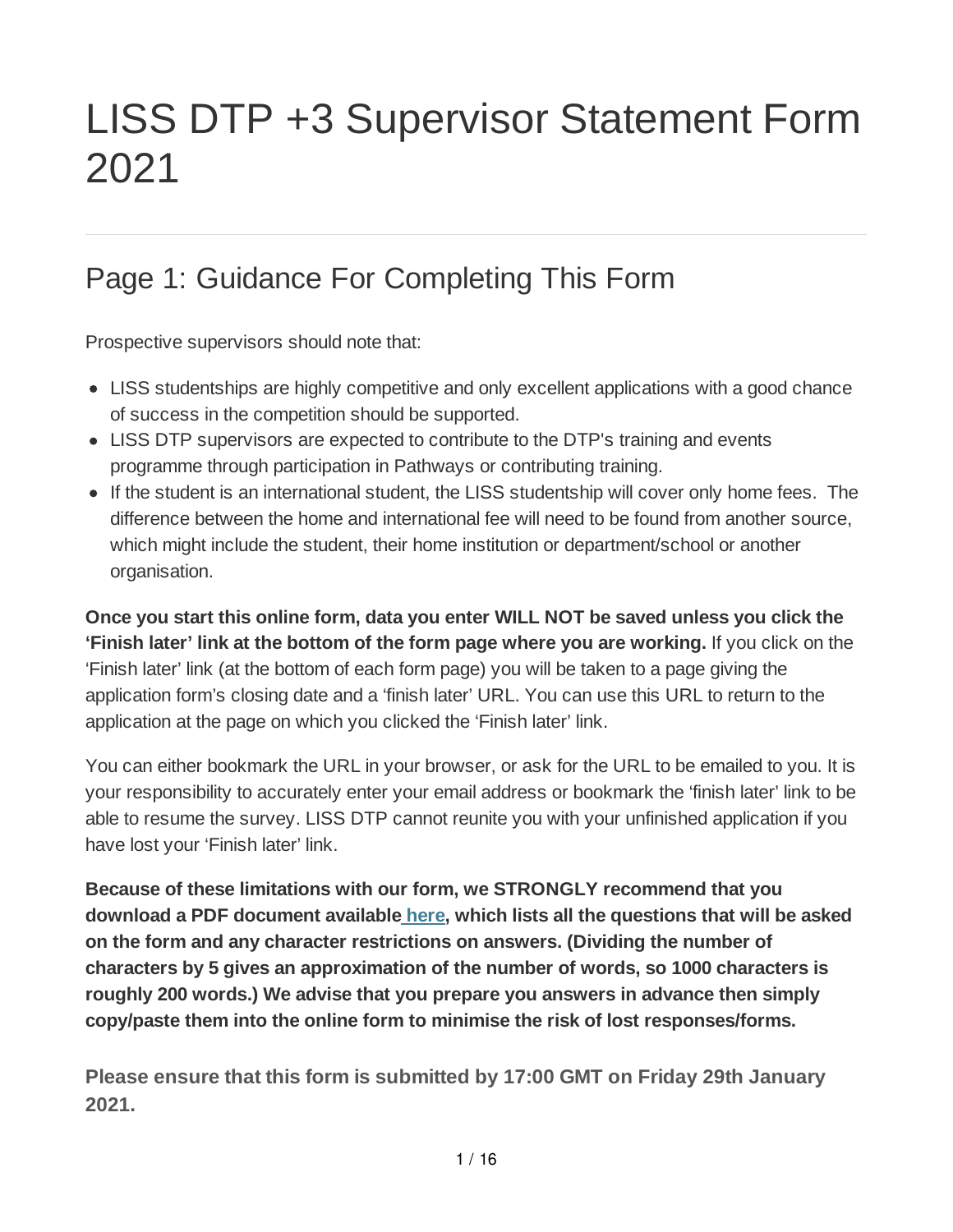#### Page 2: Applicant and Supervisor Details

*1.* Surname of student applicant *Required*

*1.a.* First name of student applicant *Required*

**2.** Institution applying through  $*$  Required

King's College London

Queen Mary University of London

Imperial College London

**3.** Student's research project title \* Required

**4.** First supervisor's surname \* Required

*4.a.* First supervisor's first name *Required*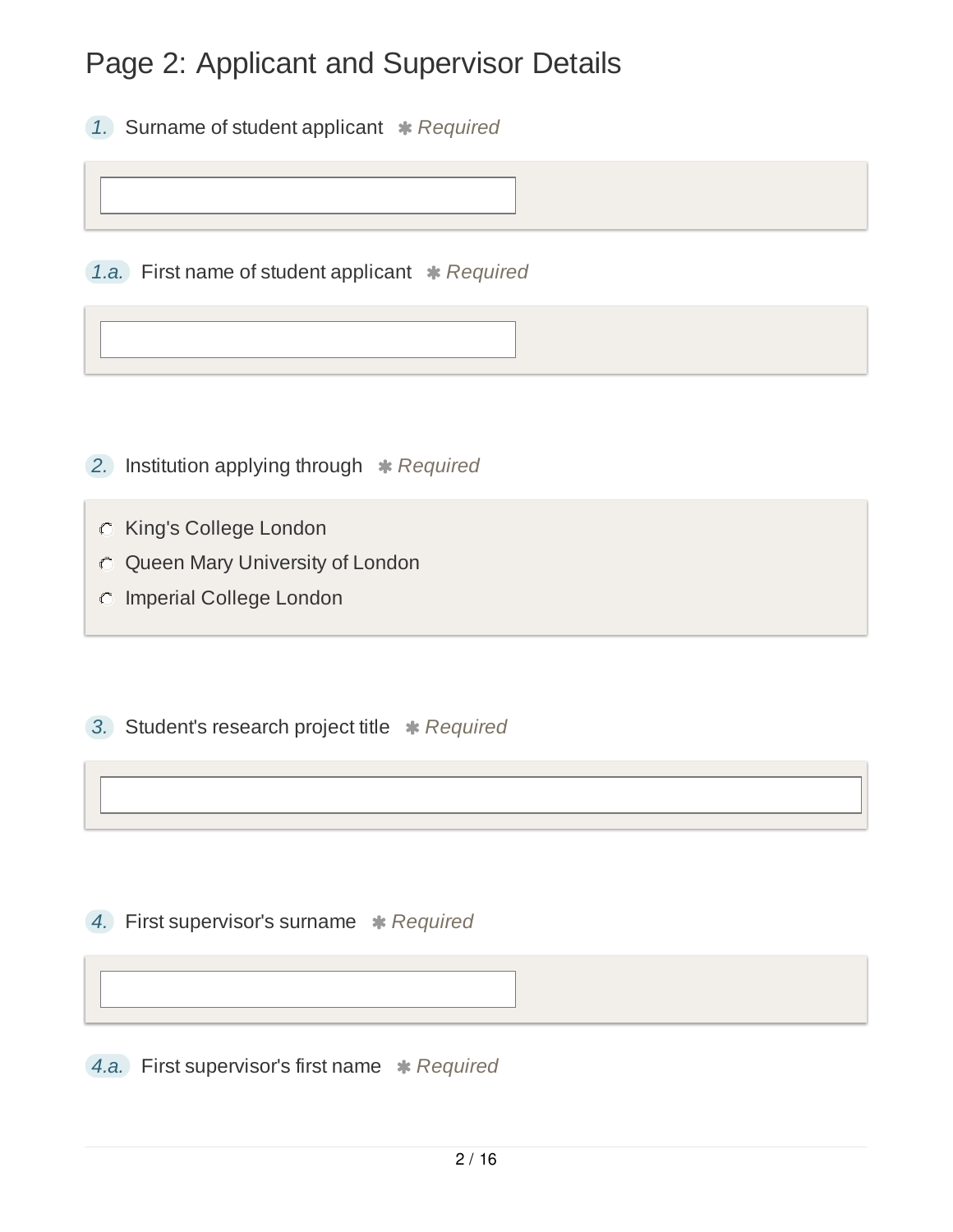*5.* First supervisor's email: *Required*

*6.* Doctoral supervision experience (number of students supervised to completion and currently) **\*** Required

*6.a.* If the first supervisor is inexperienced and will be supported by a second more experienced supervisor, please give their name and describe their experience.

*7.* Supervisors are expected to contribute to the training programme offered to all LISS DTP students. What training and development opportunities would you be able to offer LISS DTP? *Required*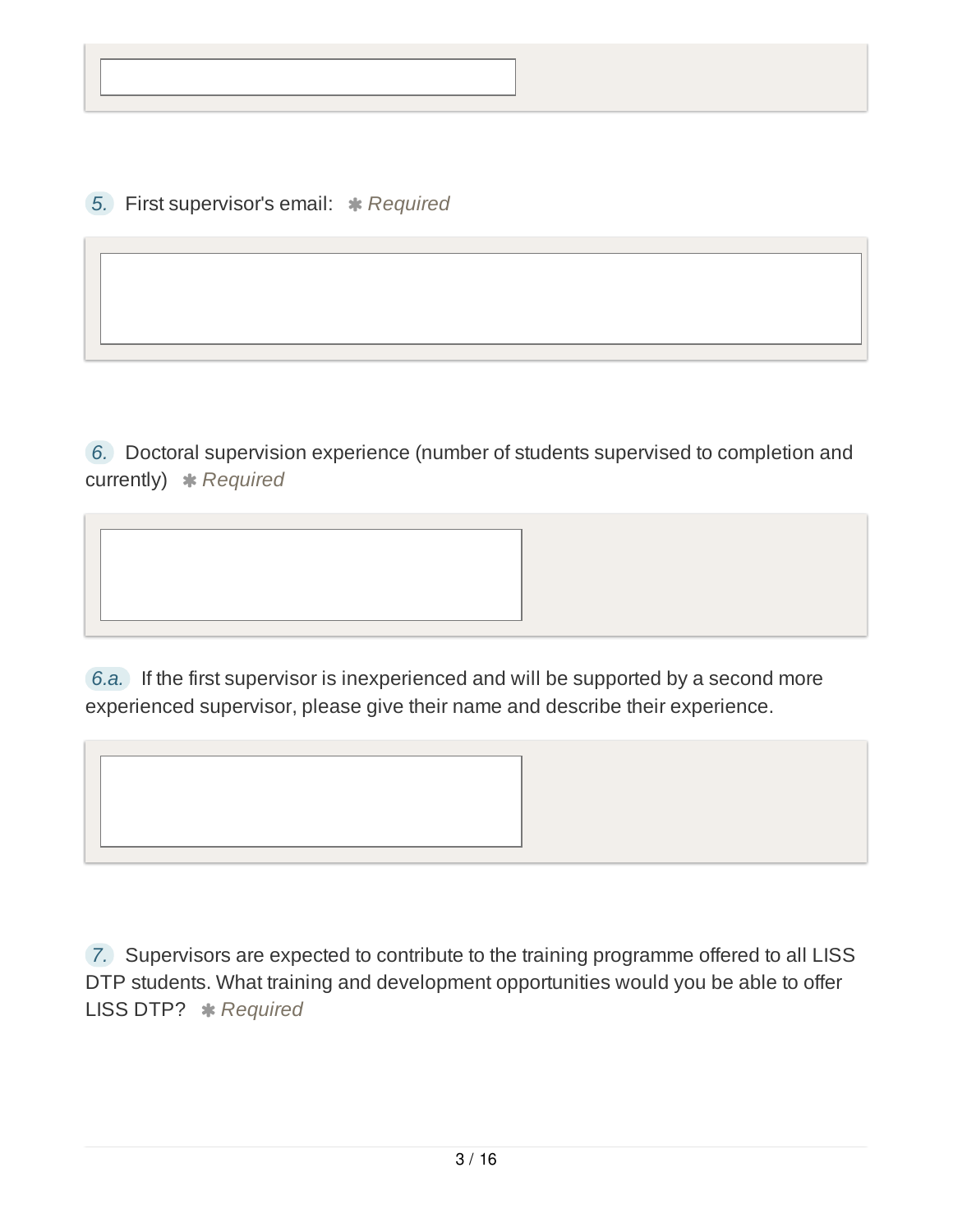

*8.* LISS DTP Thematic Pathway (1-13): Please choose the Pathway with which your research is most closely associated. We will ask you to review student applications in this Pathway. You can find full Pathway descriptions on the LISS DTP website here: www.liss-dtp.ac.uk/thematic-pathways **\*** Required

- 1. Health Practices, Innovation & Implementation
- 2. Life Course, Psychology, & Health
- 3. Health, Biopolitics & Social Inequality
- 4. Economics, Finance & the World Economy
- 5. Work, Organisations & Business Management
- 6. Education, Mind & Society
- 7. Linguistics, Media & Culture
- 8. Urbanisation, Social Change & Urban Transformation
- 9. Political Ecology, Energy & Environmental Health
- 10. International Development, Conflict & Human Security
- **11. Global Order, Violence & Security Practice**
- 12. Strategic, Regional, & Security Studies
- 13. Politics, Public Policy & Governance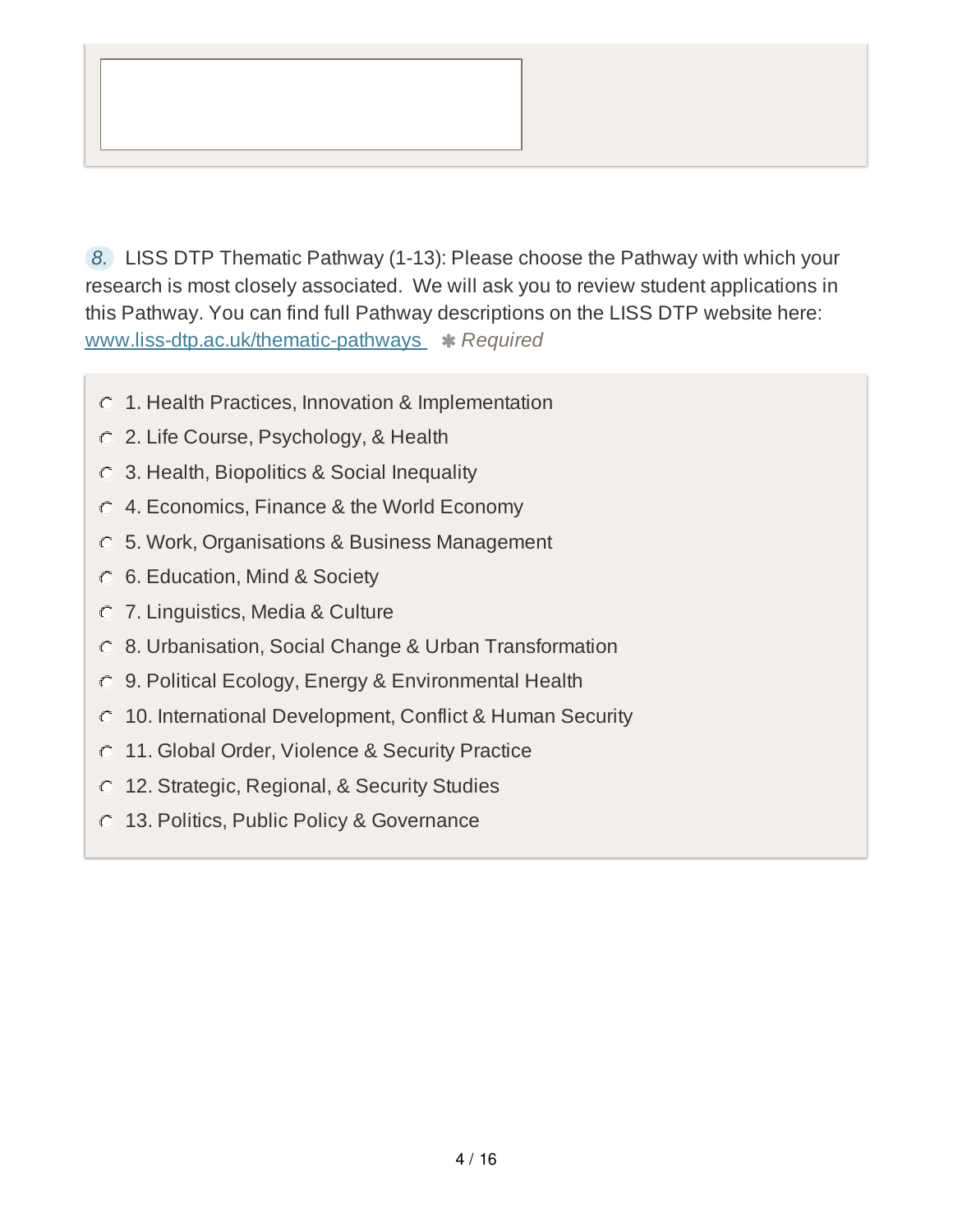#### Page 3: Commentary on the applicant and proposal

#### **Applicant's academic performance to date and research capabilities**

*9.* Please evaluate the applicant's academic background and performance to date and their future potential as a researcher. (You should review their application form documentation and transcripts to establish this if you are not already familiar with the applicant's background.) You may also comment on the applicant's research-related or relevant work experience.How would you rank this applicant relative to any other prospective/existing ESRC studentship holders who would be/have been under your supervision? **\*** Required

Your answer should be no more than 1200 characters long.

#### **Support for the research project**

*10.* Please assess the strengths and weaknesses of the applicant's proposed project, including its importance and potential impact. **\*** Required

Your answer should be no more than 1500 characters long.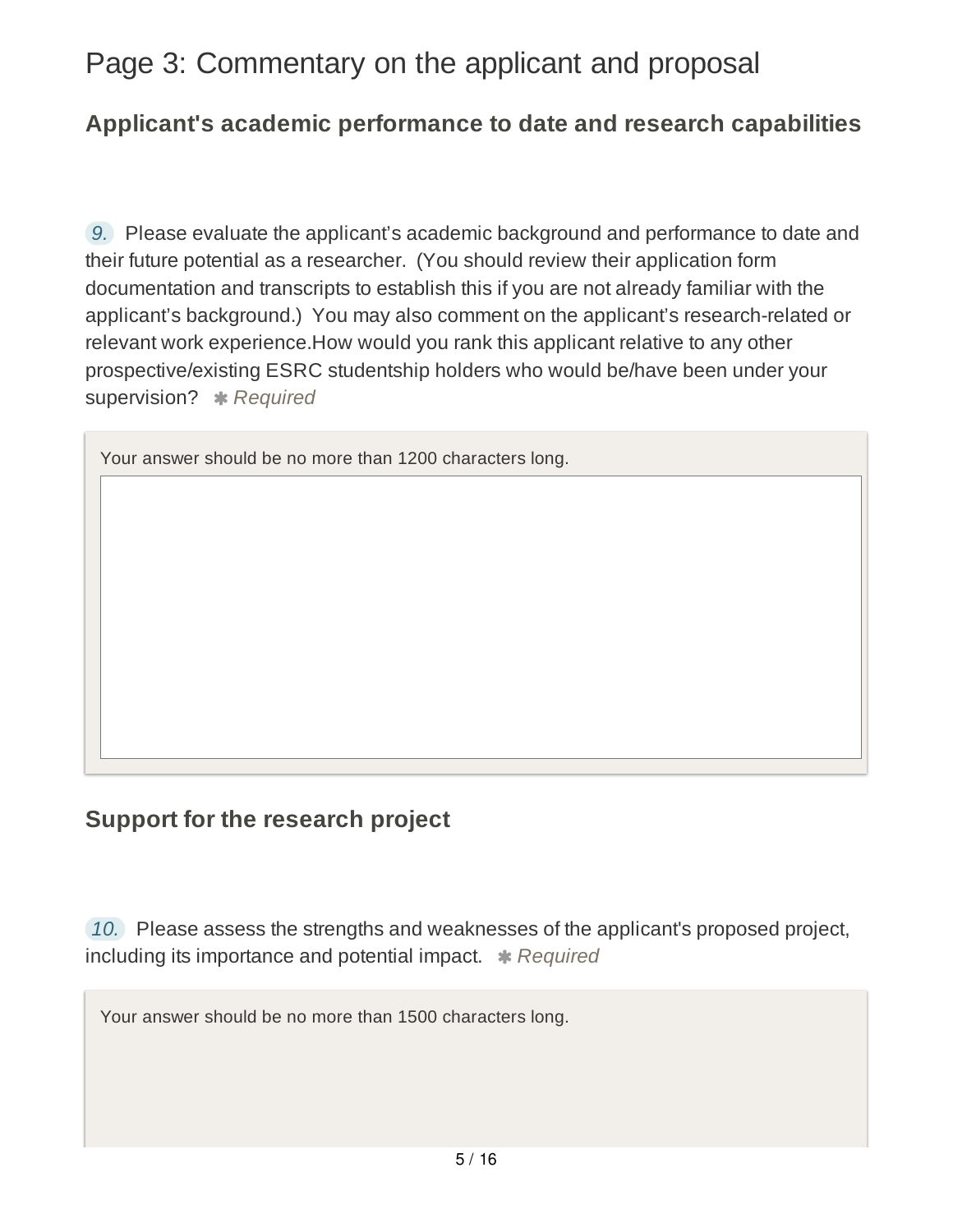*10.a.* Does the research project depend on access to any resources (e.g. data, individuals, locations) which may be difficult to obtain OR financial resources in excess of the usual RTSG allowance of £750 per year of full-time study or Overseas Fieldwork expenses of circa £5000? \* Required

Yes

C No

*10.a.i.* If yes, please say how any difficulties in access to these resources would be addressed. If the project requires substantial financial resources please say how these would be provided.

*10.b.* Please describe the project's fit with the supervisor(s) expertise and strategic fit with the department/division/research group/LISS DTP Pathway.  $*$  Required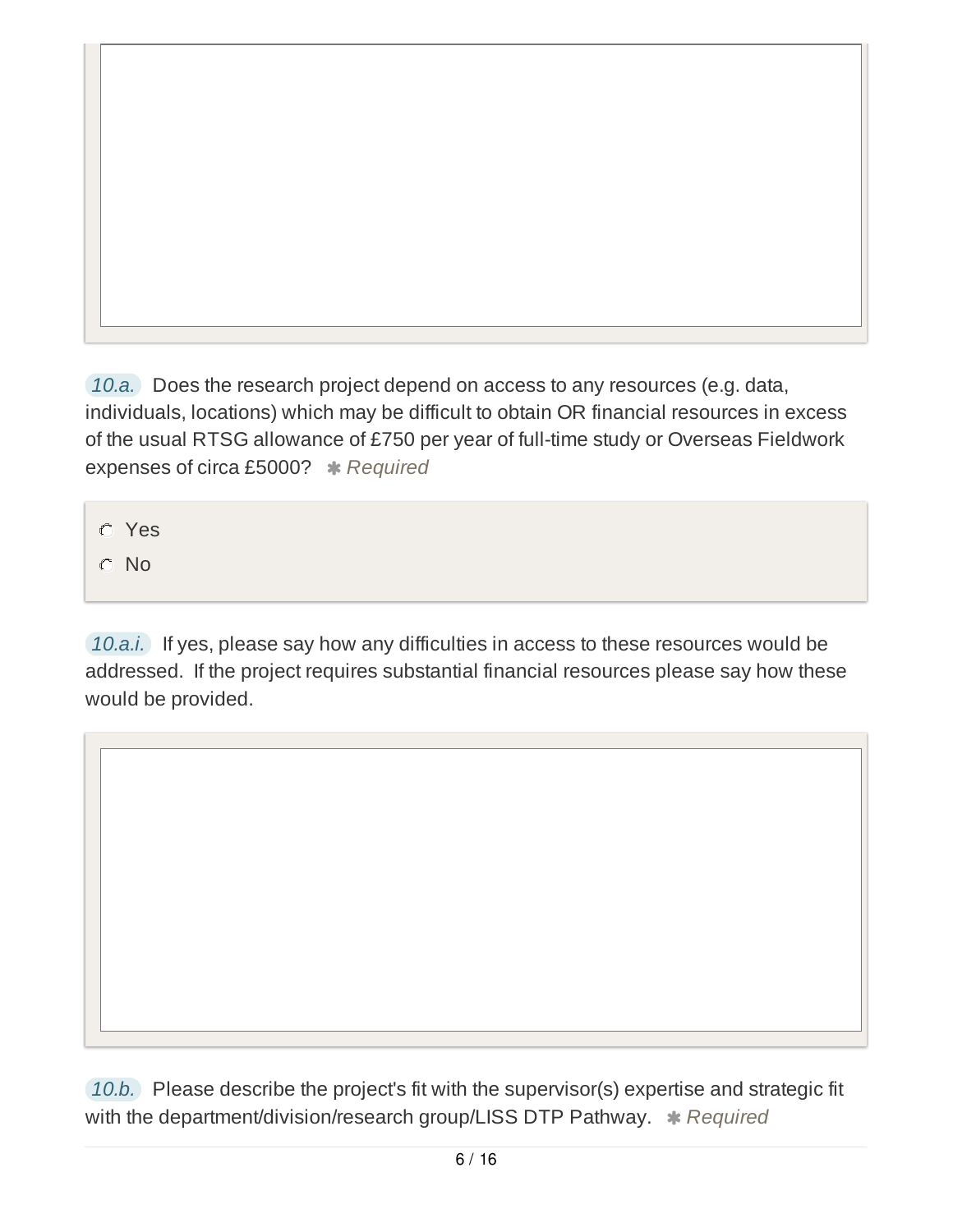Your answer should be no more than 1500 characters long.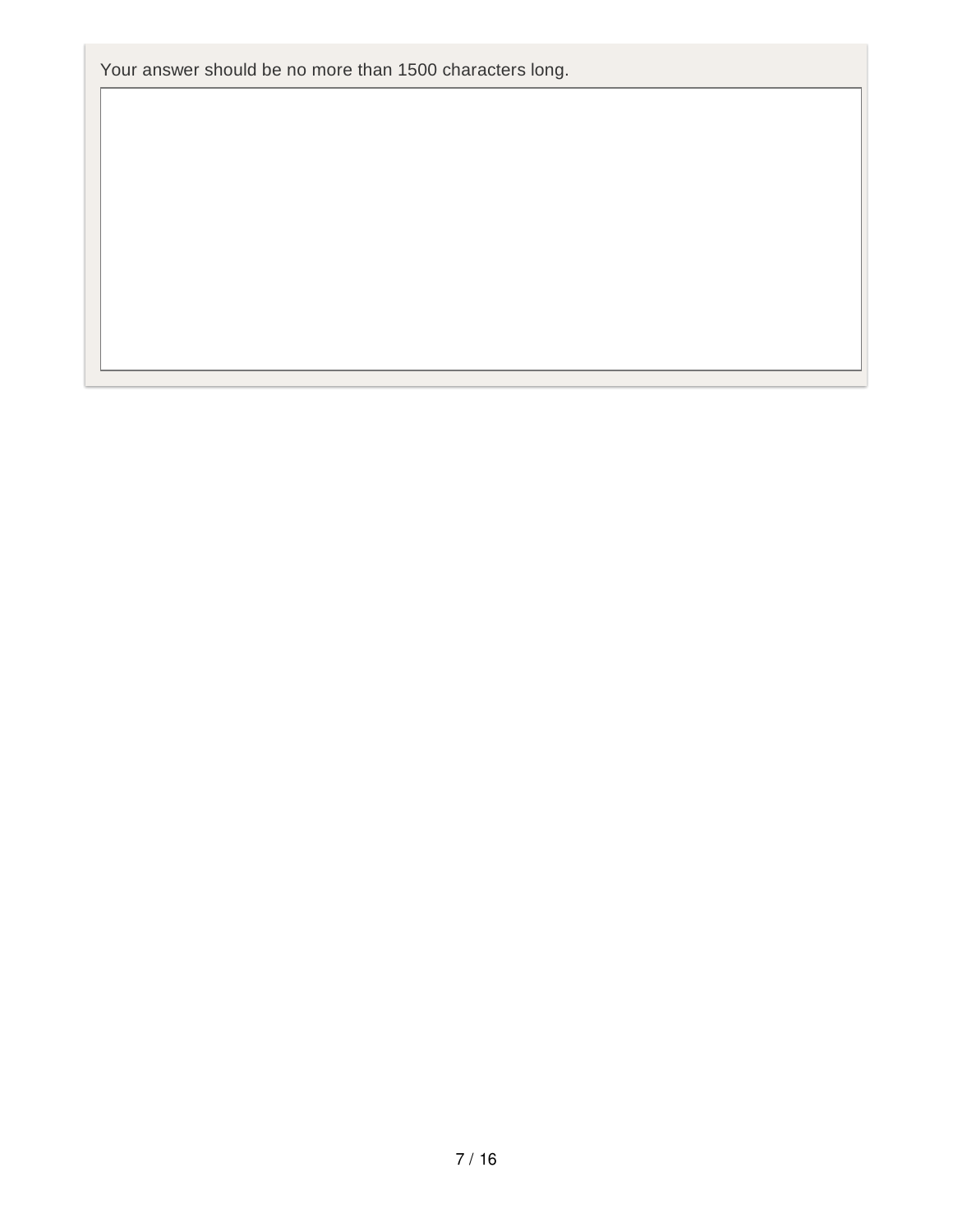# Page 4: Advanced Quantitative Methods and Interdisciplinarity

*11.* **Advanced Quantitative Methods:** Will the proposed research use quantitative methods that are regarded as advanced within the subject specialism? (Examples are below under 'info'.) AQM research goes beyond applying descriptive statistics and other basic generic (eg. simple regression) and subject specific methods. The expectation for AQM research is that the analysis will use quantitative methods that extend beyond the standard elements of quantitative research. \* Required

- **El** More info
	- Yes C No

*11.a.* If yes, please identify the methods and their contributions to the project.

Your answer should be no more than 600 characters long.

*12.* Will the applicant's project involve an interdisciplinary approach? This can be interpreted as the use of more than one discipline across broader categories of knowledge such as: natural and social sciences, arts & humanities and social sciences, computing science and social sciences, medical and social sciences, engineering and physical science and social sciences etc. *Required*

- Yes
- No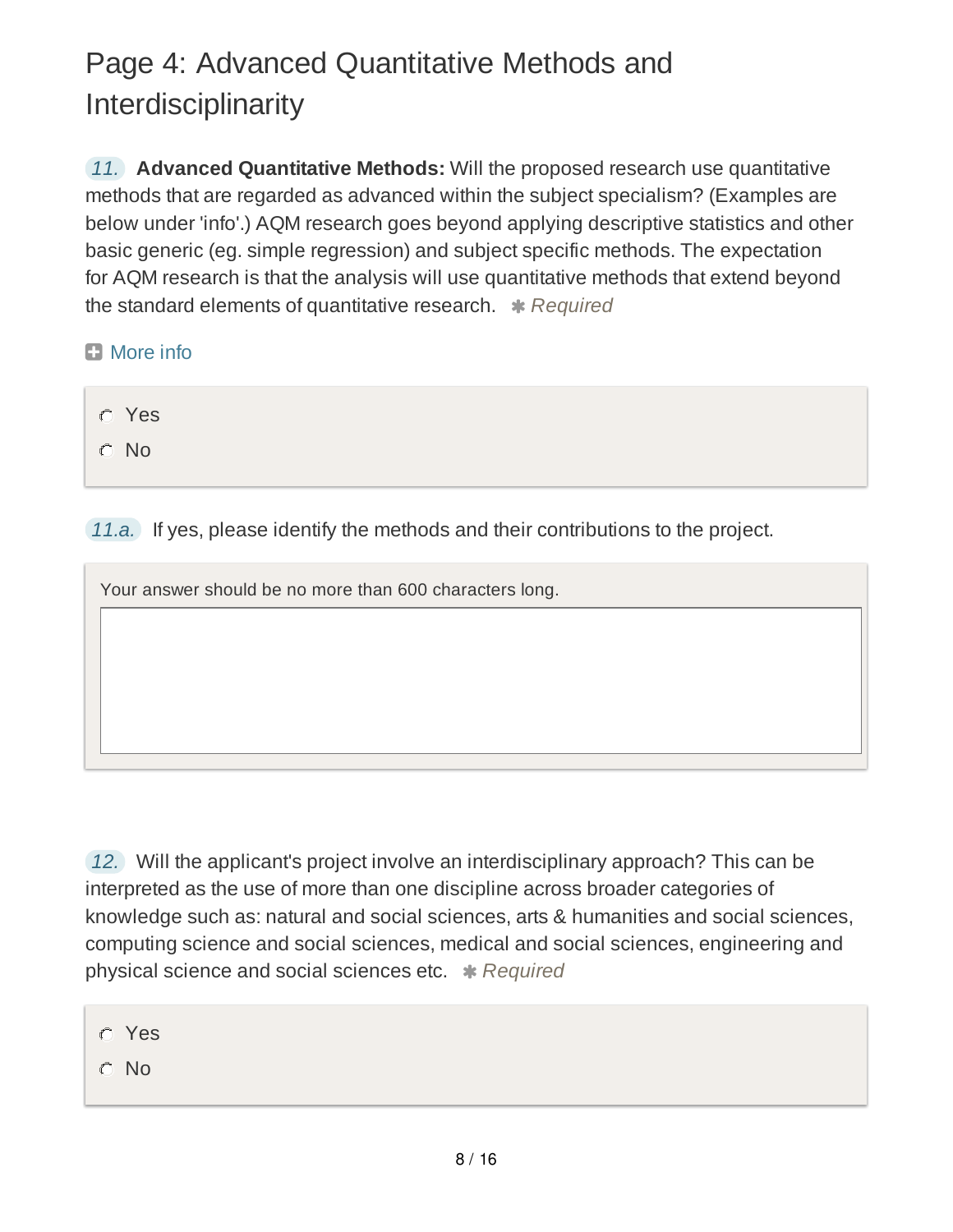*12.a.* If yes, please describe how.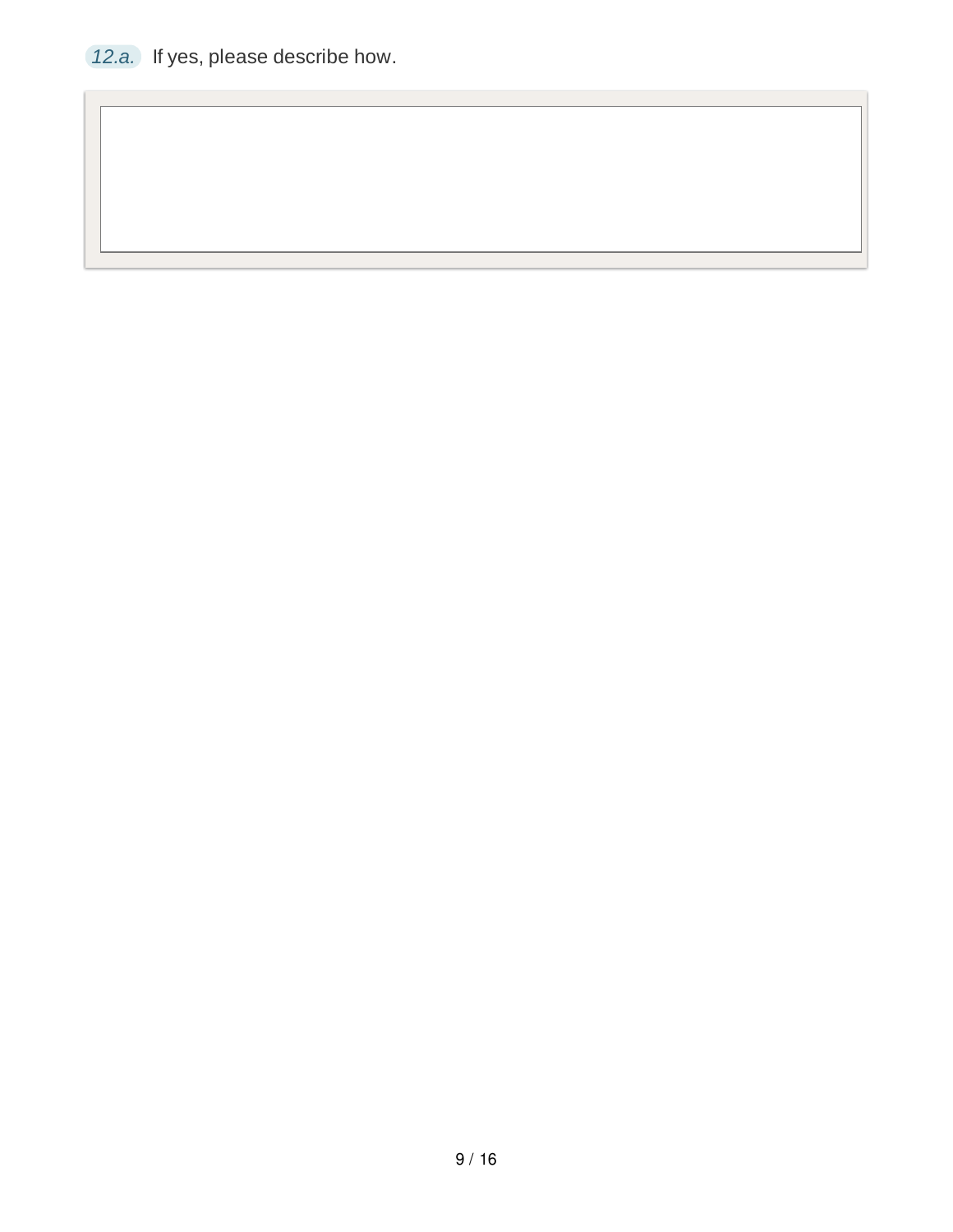### Page 5: Core methods training

#### **The applicant's existing core research methods training**

The ESRC requires that funded students should receive (or already have) well-rounded research methods training that extends beyond methods that are central to their specialist doctoral project; see further details at p. 7-12 of the ESRC's Postgraduate Training & Development Guidelines- http://www.esrc.ac.uk/files/skills-andcareers/studentships/postgraduate-training-and-development-guidelines-2015/ It is impossible to provide a definitive list of social science perspectives and methods, but in order to be eligible for a LISS DTP +3 studentship an applicant would be expected to have covered many of the methods outlined below in at least two of these three broad categories of social science research perspectives and methodologies:

**Social theory & epistemology**– positivism, experimental approaches, interpretivisim, feminism, postcolonial critique, Marxism, poststructuralism, ethnography, ethnomethodology, case study analysis, policy oriented and action research, mixed methods.

**Qualitative methods**– archival methods, e-resources & social media, auto/biography, interviews, focus groups, participant observation, content analysis, narrative methods, visual methods, discourse analysis, conversation analysis

**Quantitative methods**– quantitative research design, sampling, questionnaire design, descriptive statistics, probability, data manipulation and handling, non-parametric statistics, basic inferential statistics, analysis of variance, linear regression with continuous DV

Please detail below how the applicant has achieved training (at level 7/Masters or through work experience) in the three broad categories of social science research perspectives and methodologies listed above, noting modules from their transcripts or particular work experiences. If the applicant is missing training in ONE of these broad areas, please note this; LISS DTP will arrange a 'top-up' training option for them in their first year of study.

If the applicant is missing core training in more than one of the areas listed above, however, they should be advised to apply for a 1+3 LISS DTP studentship.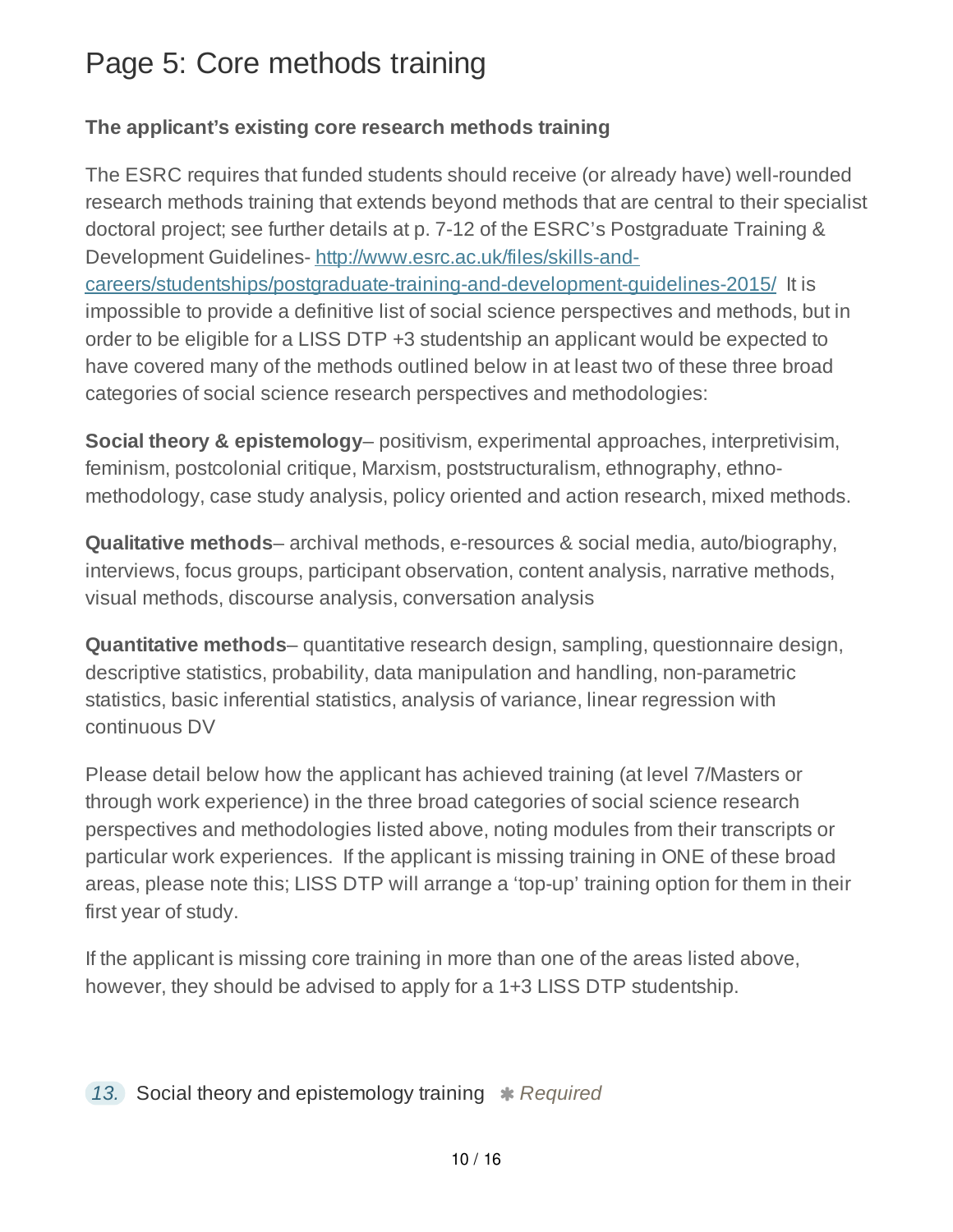$\circ$  I confirm that the applicant has achieved Masters or equivalent level training as described in their application (q.32)

The student has not achieved Masters or equivalent level training

*13.a.* Please add any comments to explain or qualify your answer above.

**14.** Qualitative methods training \* Required

**El** More info

 $\circ$  I confirm that the applicant has achieved Masters or equivalent level training as described in their application (q.32)

The student has not achieved Masters or equivalent level training

*14.a.* Please add any comments to explain or qualify your answer above.

**15.** Quantitative methods training \* Required

#### **El** More info

 $\circ$  I confirm that the applicant has achieved Masters or equivalent level training as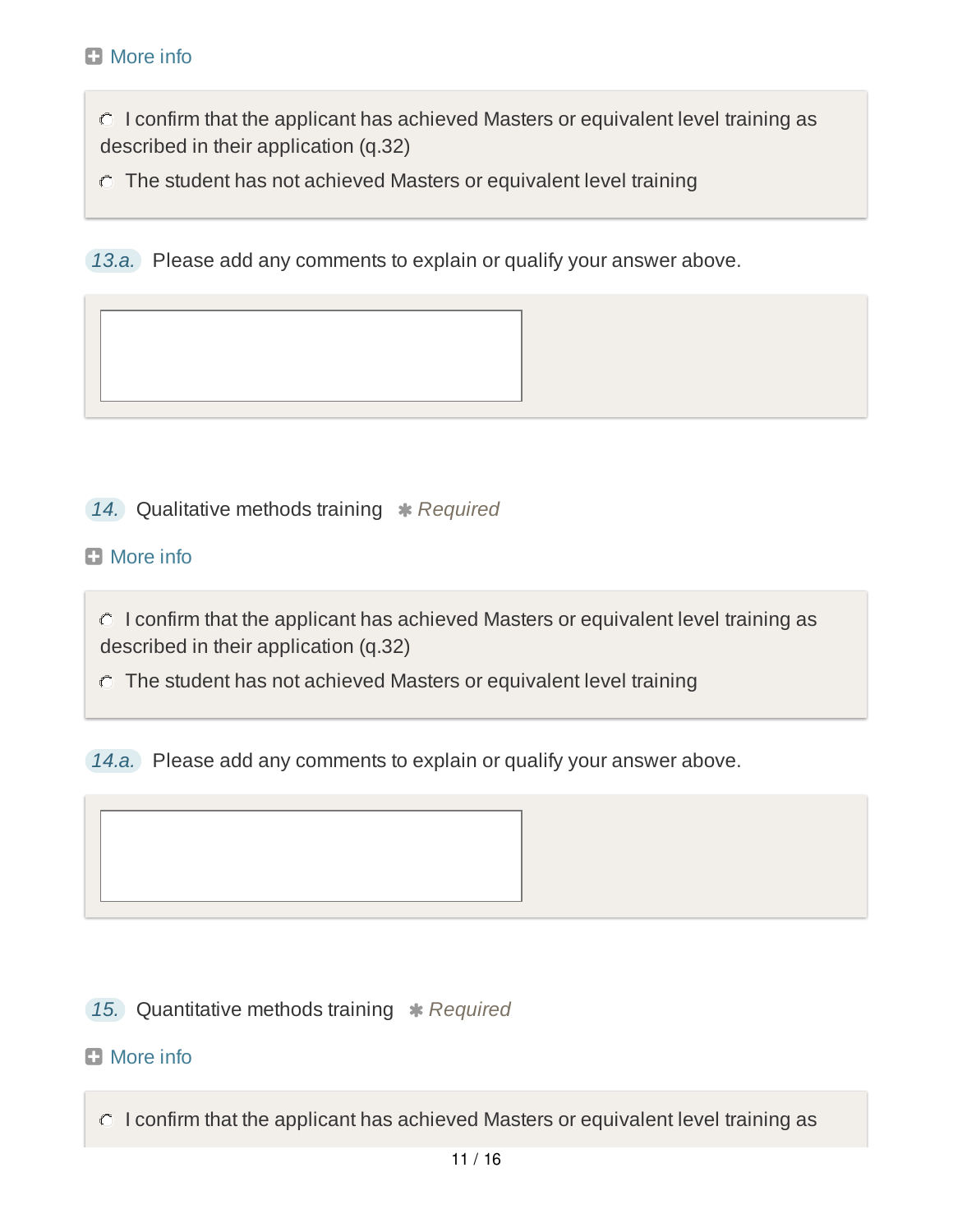described in their application (q.32)

The student has not achieved Masters or equivalent level training

*15.a.* Please add any comments to explain or qualify your answer above.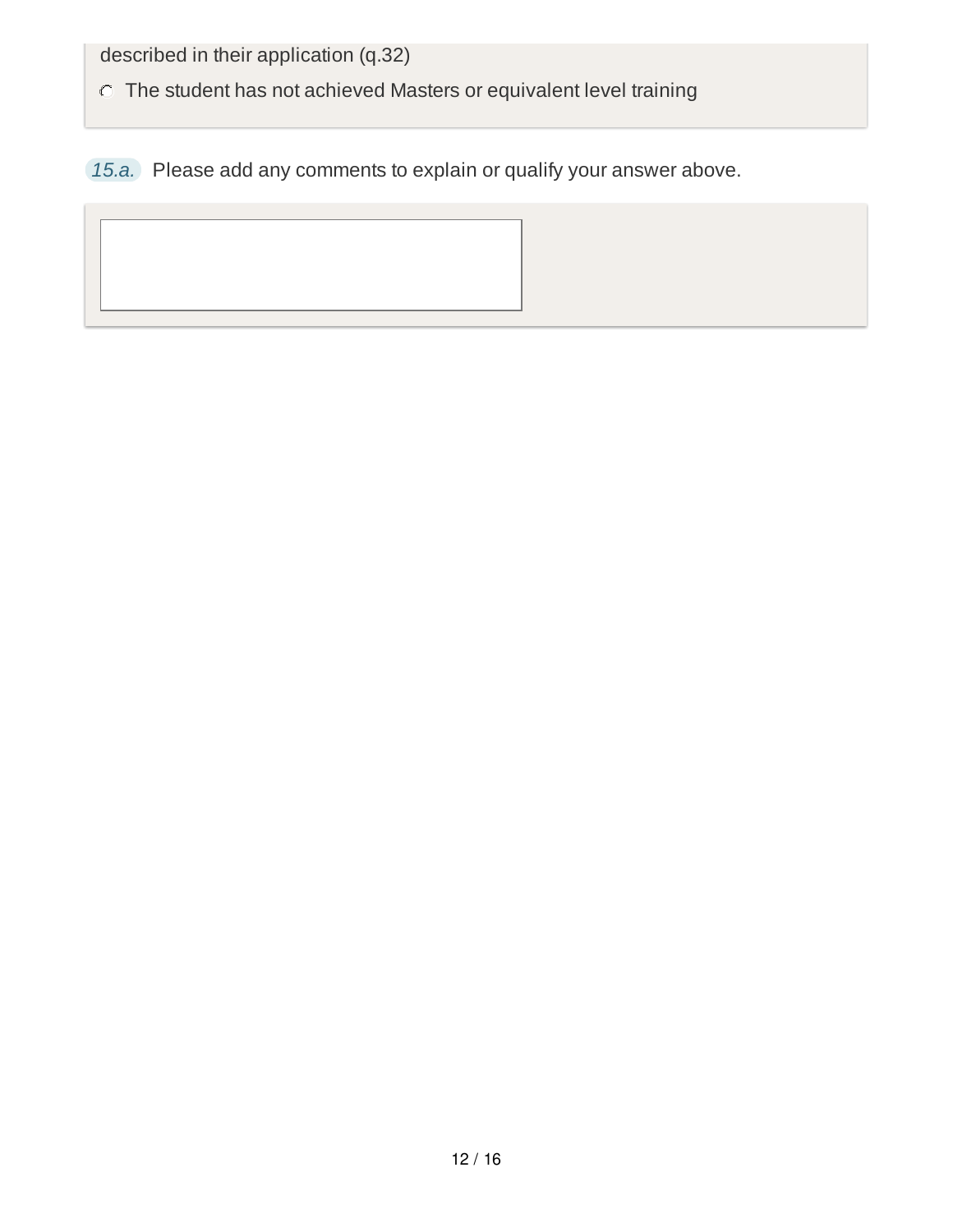#### Page 6: Ethics

*16.* Ethical Approval: The ESRC requires that the research and training it supports will be carried out to a high ethical standard as described in its **Framework for Research** Ethics . If successful, the project will have to be submitted to a relevant institutional Research Ethics Committee. It is a requirement that the project receives full and formal ethics approval. Please describe below any potential ethical issues with this project.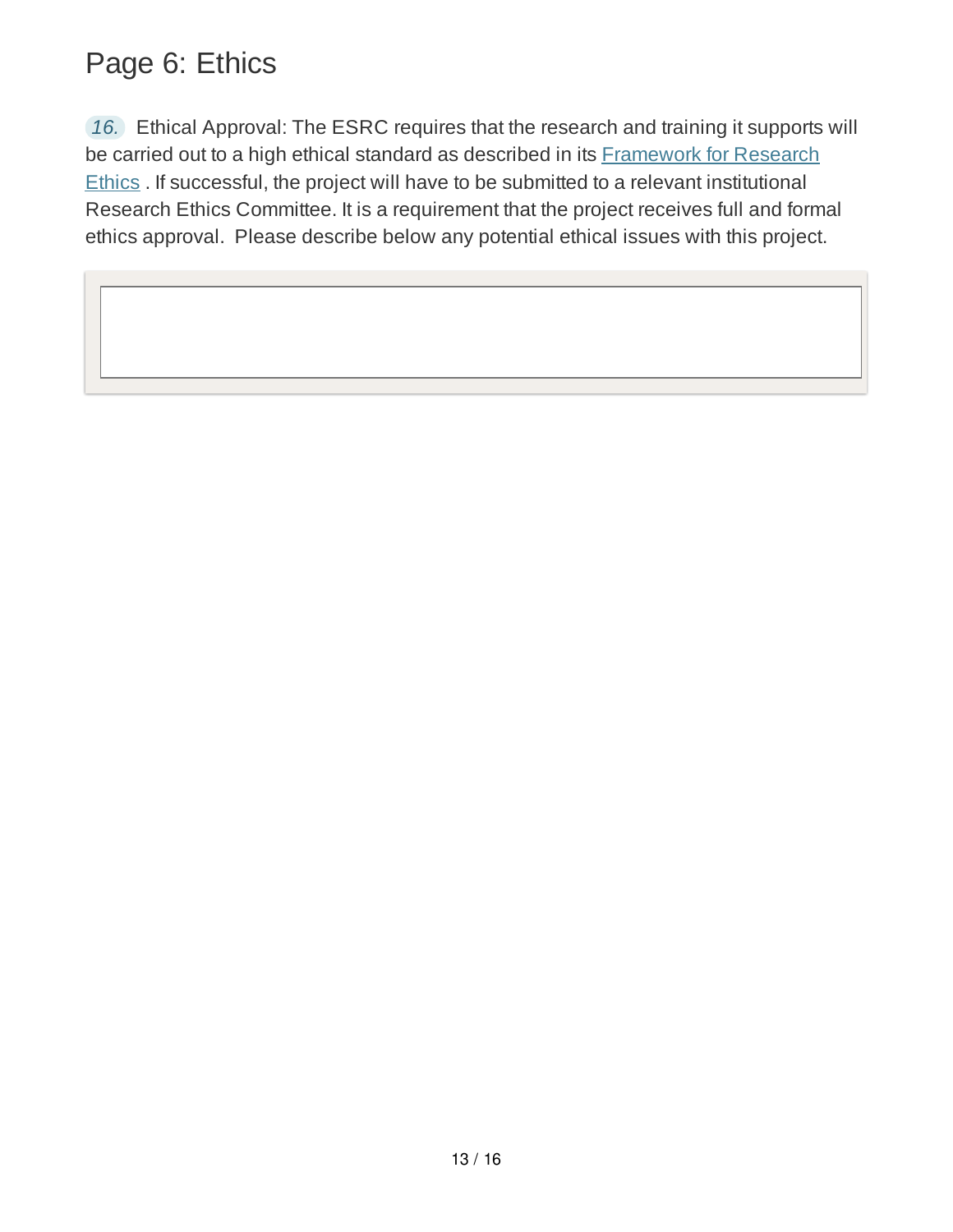### Page 7: Any Other Information

*17.* Please tell us if there is any other *specific* information not mentioned elsewhere about the applicant or the proposal about which the selection panel should be aware. This may be information that emerged during interview but is not reflected in the

application, or factors affecting the student's academic outcomes. Please do not use this space to write general recommendations: these will be disregarded.

Your answer should be no more than 500 characters long.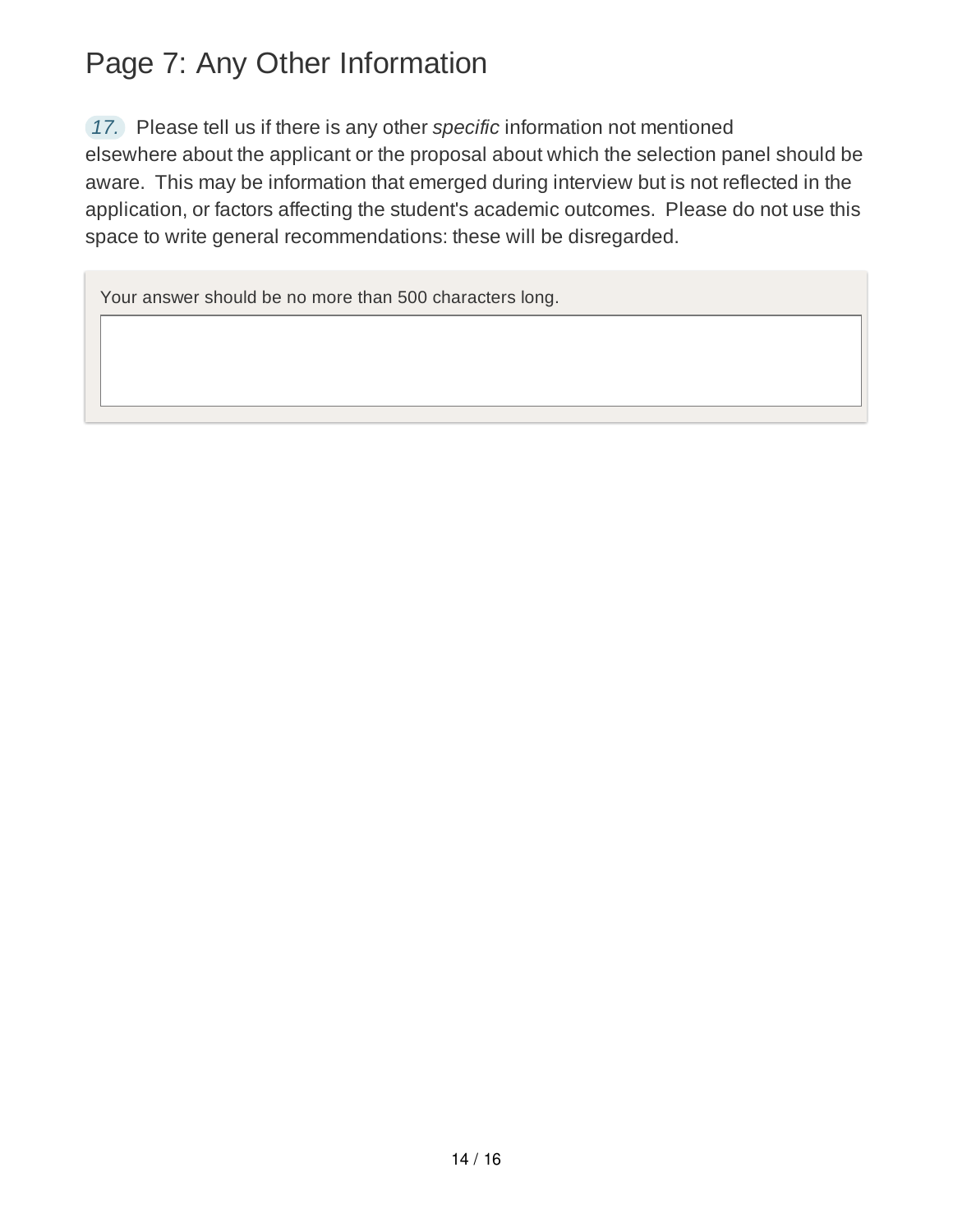#### Page 8: Supervisor's Declaration

- I have read the student's LISS DTP application.
- Where the student will not have recognised qualifying degrees, I confirm that they have the equivalent and relevant experience to undertake a PhD.
- I confirm that the information I have provided in this form is complete and accurate to the best of my knowledge at this date.
- I have read and I acknowledge the ESRC Postgraduate Funding Grant Guide.
- I am aware of the expectation that supervisors will contribute to the academic life of the LISS DTP by participating in training and events.
- I am aware of the fact that LISS ESRC DTP studentships cover only the Home Fee, and if the student is international then the difference between the Home and International fee must be found from another source. LISS DTP institutions are waiving the fee difference for a limited number of international students. At this stage we cannot guarantee that every international student offered a studentship will receive a waiver of the fee difference.
- I authorise the LISS Doctoral Training Partnership to disclose to UKRI, the ESRC and other LISS institutions information that is relevant to this application.
- I consent to LISS, ESRC and UKRI publishing information drawn from this application on their websites about supervisor names, universities and departments if a studentship is awarded for this application.
- 18. Please indicate your agreement to the above. *\* Required*

 $\circ$  By submitting this form I agree to the above